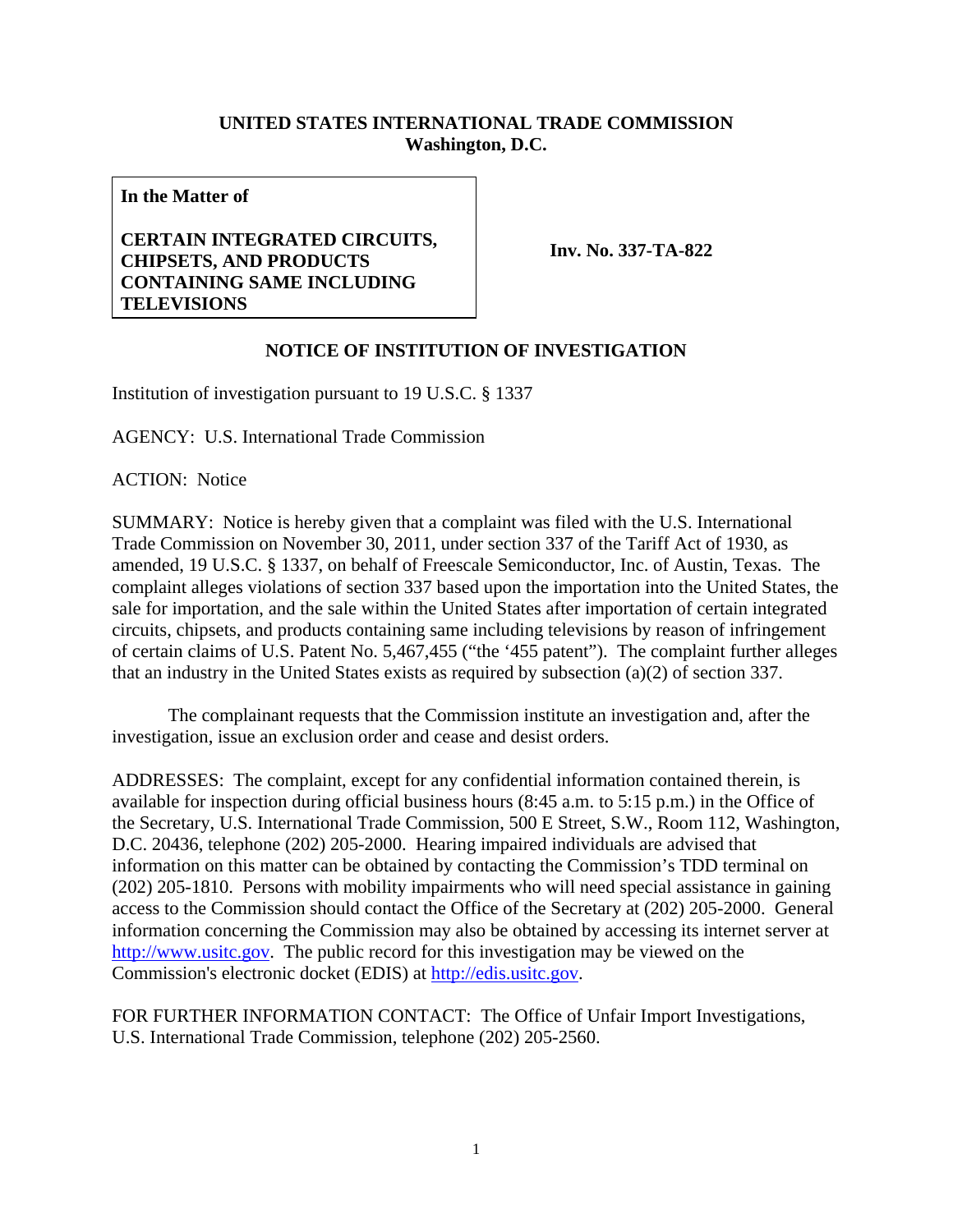AUTHORITY: The authority for institution of this investigation is contained in section 337 of the Tariff Act of 1930, as amended, and in section 210.10 of the Commission's Rules of Practice and Procedure, 19 C.F.R. § 210.10 (2011).

SCOPE OF INVESTIGATION: Having considered the complaint, the U.S. International Trade Commission, on January 3, 2012, ORDERED THAT –

 (1) Pursuant to subsection (b) of section 337 of the Tariff Act of 1930, as amended, an investigation be instituted to determine whether there is a violation of subsection (a)(1)(B) of section 337 in the importation into the United States, the sale for importation, or the sale within the United States after importation of certain integrated circuits, chipsets, and products containing same including televisions that infringe one or more of claims 9 and 10, and whether an industry in the United States exists as required by subsection (a)(2) of section 337;

 (2) For the purpose of the investigation so instituted, the following are hereby named as parties upon which this notice of investigation shall be served:

(a) The complainant is:

 Freescale Semiconductor, Inc. 6501 William Cannon Drive West Austin, TX 78735

 (b) The respondents are the following entities alleged to be in violation of section 337, and are the parties upon which the complaint is to be served:

> MediaTek Inc. No. 1 Dusing Road 1 Hsinchu Science Park Hsinchu City, Taiwan

 Zoran Corporation 1390 Kifer Road Sunnyvale, CA 94086

 Vizio, Inc. 39 Tesla Irvine, CA 92618

 Sanyo Electric Co., Ltd. 5-5 Keihan-Hondori, 2-chome Moriguchi Osaka, Japan

 Sanyo North America Corporation 2055 Sanyo Avenue San Diego, CA 92154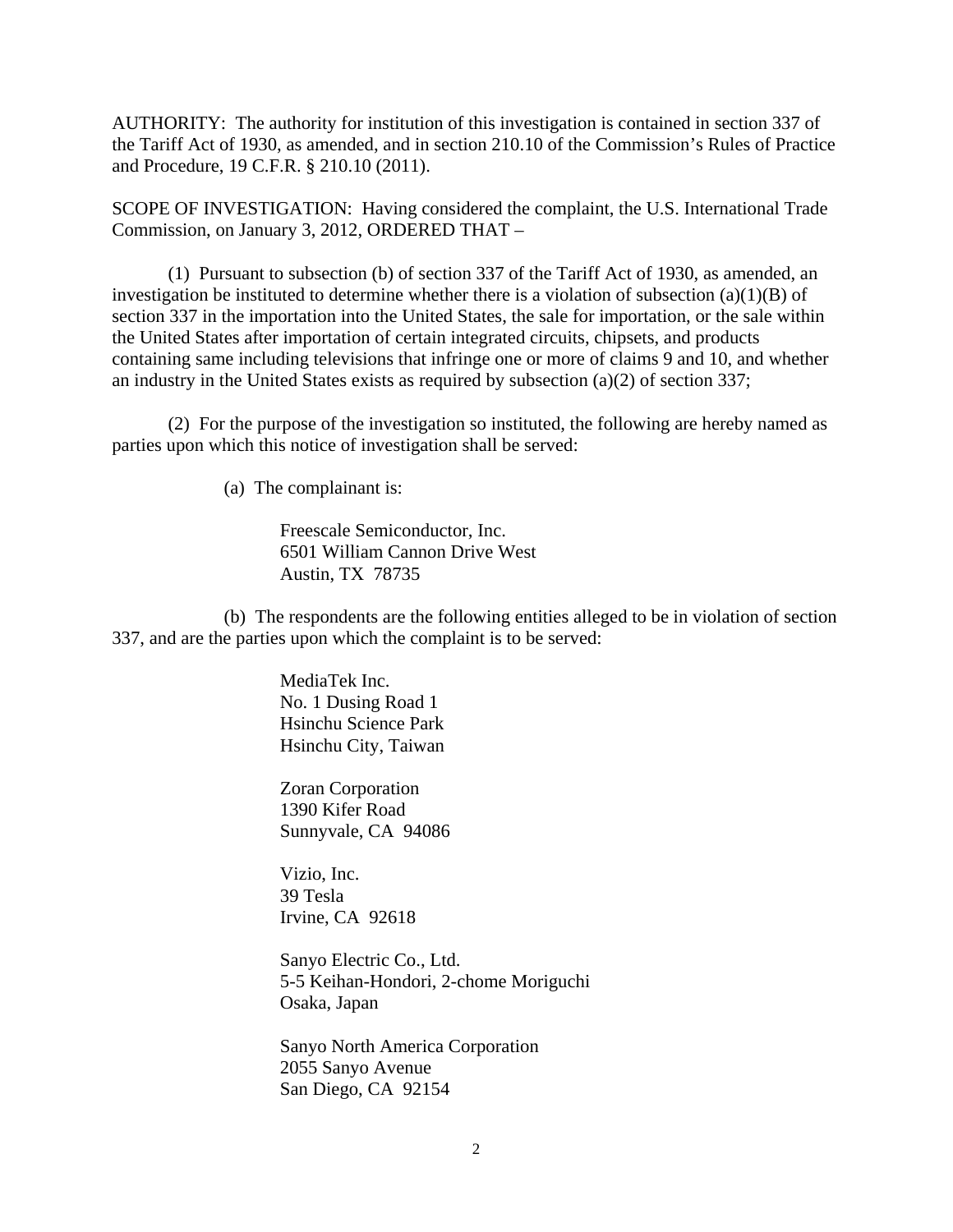Sanyo Manufacturing Corporation 3333 Sanyo Road Forrest City, AR 72335

 TPV Technology Limited Suite 1023, 10<sup>th</sup> Floor, Ocean Centre Harbour City, 5 Canton Road Tsim Sha Tsui, Kowloon Hong Kong

 TPV International (USA) Inc. 3737 Executive Center Drive, Suite 261 Austin, TX 78731

 Top Victory Electronics (Taiwan) Co., Ltd. Zhounghe City, Taiwan

 Top Victory Electronics (Fujian) Co., Ltd. Fuqing City, China

 AOC International (USA) Ltd. 47490 Seabridge Drive Fremont, CA 94538

 Envision Peripherals, Inc. 47490 Seabridge Dive Fremont, CA 94538

 Amtran Technology Co., Ltd. No. 268, LianCheng Road Jhonghe District Xinbei City, Taiwan

 Amtran Logistics, Inc. 9 Goddard Irvine, CA 92618

 (c) The Office of Unfair Import Investigations, U.S. International Trade Commission, 500 E Street, S.W., Suite 401, Washington, D.C. 20436; and

 (3) For the investigation so instituted, the Chief Administrative Law Judge, U.S. International Trade Commission, shall designate the presiding Administrative Law Judge.

The Commission notes that issues regarding whether Complainant may be precluded from asserting its complaint in light of a Commission decision in a prior investigation involving the